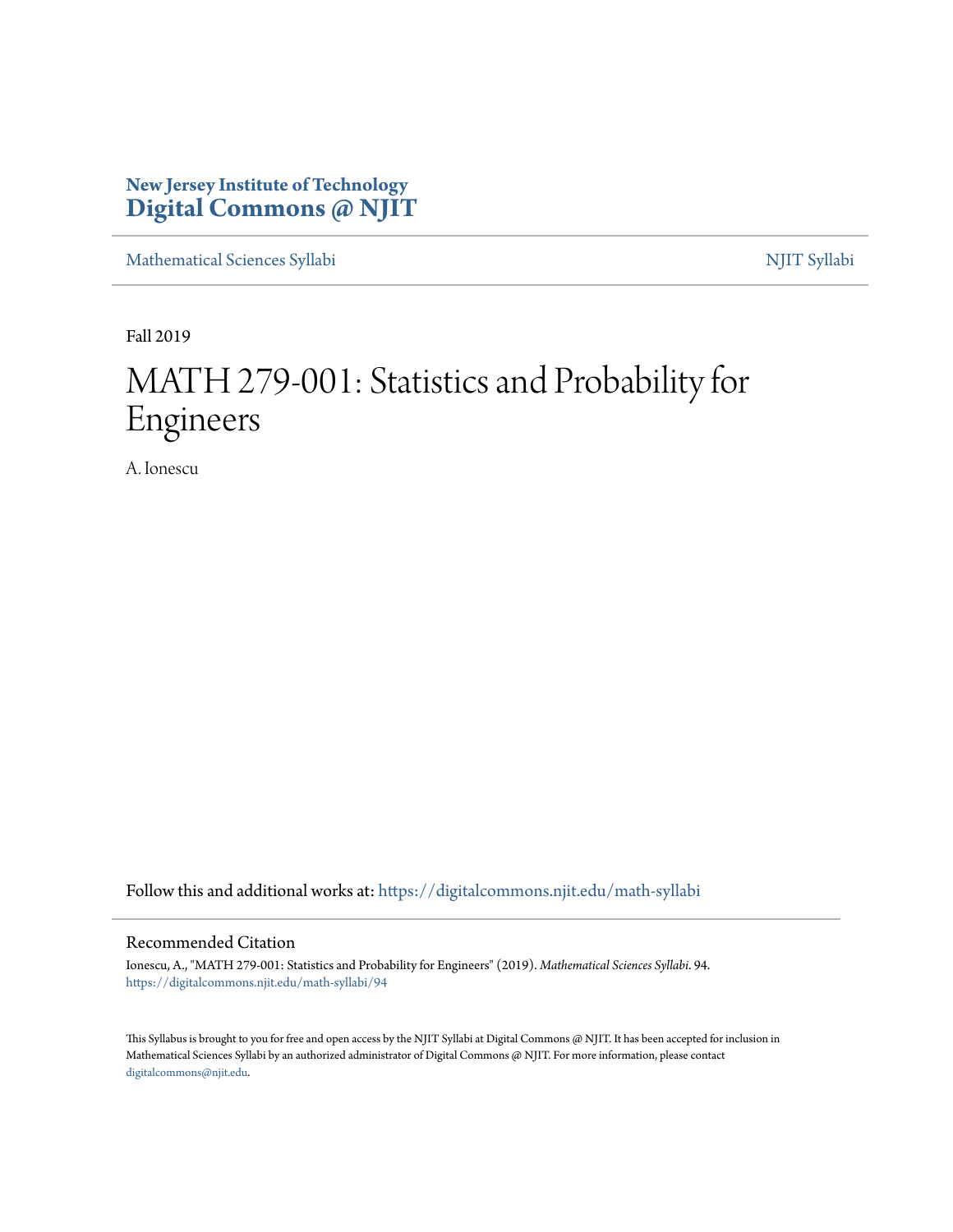

## THE COLLEGE OF SCIENCE **AND LIBERAL ARTS**

# THE DEPARTMENT OF MATHEMATICAL SCIENCES

# **MATH 279-005: Statistics and Probability for Engineers** *Fall 2019 Course Syllabus*

**[NJIT Academic Integrity Code](http://www.njit.edu/policies/sites/policies/files/academic-integrity-code.pdf)**: All Students should be aware that the Department of Mathematical Sciences takes the University Code on Academic Integrity at NJIT very seriously and enforces it strictly. This means that there must not be any forms of plagiarism, i.e., copying of homework, class projects, or lab assignments, or any form of cheating in quizzes and exams. Under the University Code on Academic Integrity, students are obligated to report any such activities to the Instructor.

# **COURSE INFORMATION**

**Course Description**: This course introduces methods of summarizing and analyzing engineering data and the importance of observing processes over time such as control charts. Descriptive statistics, plots and diagrams are then used to summarize the data. Elements of probability and random variables with their distributions along with mean and variance are taught. All this knowledge is then used as a platform towards covering how to do basic estimation and inference, including confidence intervals and hypothesis testing based on a single sample. Students taking this course cannot receive degree credit for [MATH](http://catalog.njit.edu/search/?P=MATH%20225) 225,[MATH](http://catalog.njit.edu/search/?P=MATH%20244) 244, or [MATH](http://catalog.njit.edu/search/?P=MATH%20333) 333.

#### **Number of Credits**: 2

**Prerequisites**: [MATH](http://catalog.njit.edu/search/?P=MATH%20112) 112 with a grade of C or better or [MATH](http://catalog.njit.edu/search/?P=MATH%20133) 133 with a grade of C or better.

#### **Course-Section and Instructors**

| <b>Course-Section</b> | Instructor             |
|-----------------------|------------------------|
| l Math 279-001        | : Professor A. Ionescu |
| l Math 279-003        | : Professor A. Ionescu |

#### **Office Hours for All Math Instructors**: [Fall 2019 Office Hours and Emails](http://math.njit.edu/students/officehours.php)

#### **Required Textbook**:

| Title     | <b>Engineering Statistics</b> |  |
|-----------|-------------------------------|--|
| Author    | : Montgomery, et al.          |  |
| Edition   | 5th                           |  |
| Publisher | John Wiley & Sons, Inc.       |  |
| ISBN #    | : 978-0470631478              |  |

**University-wide Withdrawal Date**: The last day to withdraw with a **W** is **[Monday, November 11, 2019](http://www.njit.edu/registrar/calendars/2016Fall.php)**. It will be strictly enforced.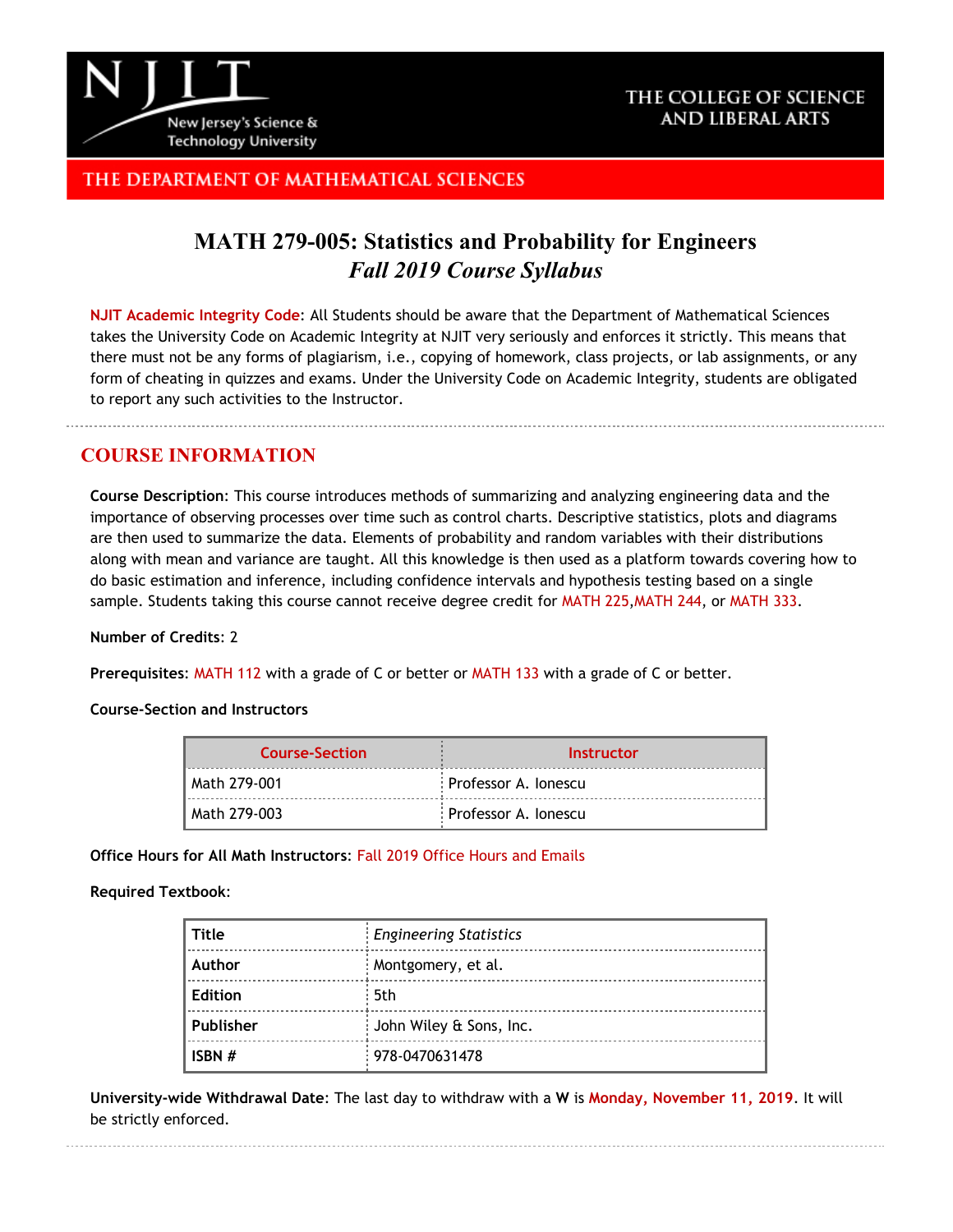# **POLICIES**

**[DMS Course Policies](http://math.njit.edu/students/undergraduate/policies_math.php)**: All DMS students must familiarize themselves with, and adhere to, the [Department of](http://math.njit.edu/students/undergraduate/policies_math.php) [Mathematical Sciences Course Policies](http://math.njit.edu/students/undergraduate/policies_math.php), in addition to official [university-wide policies](http://catalog.njit.edu/undergraduate/academic-policies-procedures/). DMS takes these policies very seriously and enforces them strictly.

**Grading Policy**: The final grade in this course will be determined as follows:

| Homework and Quizzes | 25%   |
|----------------------|-------|
| Midterm Exam         | 35%   |
| Final Exam           | : 40% |

Your final letter grade will be based on the following tentative curve.

| ÈΑ   | $190 - 100$ |     | $165 - 74$ |
|------|-------------|-----|------------|
| B+   | $185 - 89$  | : D | $155 - 64$ |
| B    | $180 - 84$  |     | $10 - 54$  |
| l C+ | $175 - 79$  |     |            |

**Attendance Policy**: Attendance at all classes will be recorded and is **mandatory**. Please make sure you read and fully understand the [Math Department's Attendance Policy.](http://math.njit.edu/students/policies_attendance.php) This policy will be strictly enforced.

**Homework Policy**: Homework will be assigned in class.

**Quiz Policy**: A quiz will be given every class starting the second class except the week of the midterm.

**Exams**: There will be one midterm exam held in class during the semester and one comprehensive final exam. The final exam will be held during the following week:

| I Midterm Exam    | Week 8                 |
|-------------------|------------------------|
| l Final Exam Week | December 14 - 20, 2019 |

The final exam will test your knowledge of all the course material taught in the entire course. Make sure you read and fully understand the [Math Department's Examination Policy](http://math.njit.edu/students/policies_exam.php). This policy will be strictly enforced.

**Makeup Exam Policy**: There will be **NO MAKE-UP QUIZZES OR EXAMS** during the semester. In the event an exam is not taken under rare circumstances where the student has a legitimate reason for missing the exam, the student should contact the Dean of Students office and present written verifiable proof of the reason for missing the exam, e.g., a doctor's note, police report, court notice, etc. clearly stating the date AND time of the mitigating problem. The student must also notify the Math Department Office/Instructor that the exam will be missed.

**Cellular Phones**: All cellular phones and other electronic devices must be switched off during all class times.

## **ADDITIONAL RESOURCES**

**Math Tutoring Center**: Located in the Central King Building, Lower Level, Rm. G11 (See[: Fall 2019 Hours](http://math.njit.edu/students/undergraduate/tutoring_help.php))

**Further Assistance**: For further questions, students should contact their instructor. All instructors have regular office hours during the week. These office hours are listed on the Math Department's webpage for [Instructor](http://math.njit.edu/students/officehours.php) [Office Hours and Emails](http://math.njit.edu/students/officehours.php).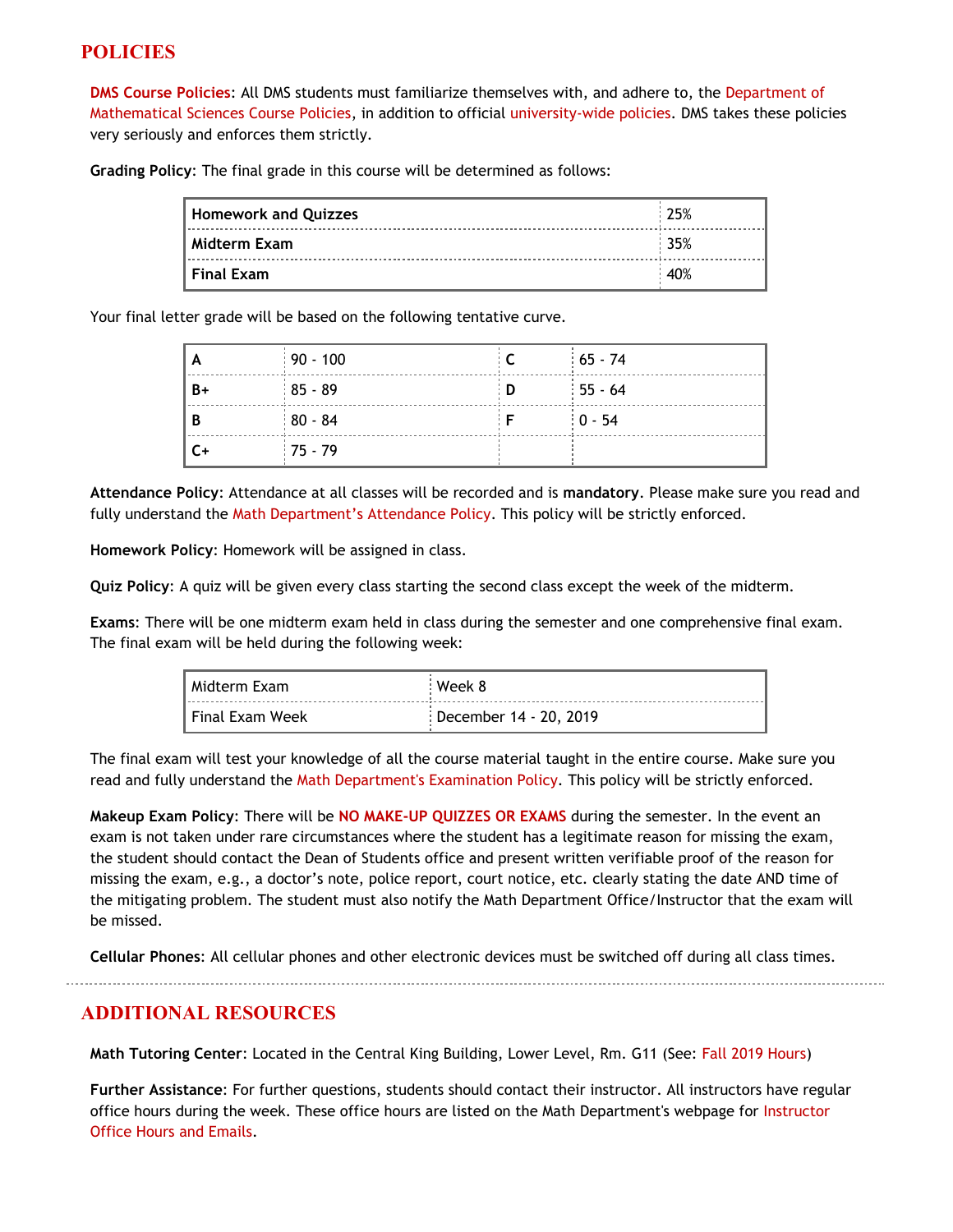All students must familiarize themselves with and adhere to the Department of Mathematical Sciences Course Policies, in addition to official university-wide policies. The Department of Mathematical Sciences takes these policies very seriously and enforces them strictly.

**Accommodation of Disabilities**: Disability Support Services (DSS) offers long term and temporary accommodations for undergraduate, graduate and visiting students at NJIT.

If you are in need of accommodations due to a disability please contact Chantonette Lyles, Associate Director of Disability Support Services at [973-596-5417](tel:973-596-5417) or via email at [lyles@njit.edu](mailto:lyles@njit.edu). The office is located in Fenster Hall Room 260. A Letter of Accommodation Eligibility from the Disability Support Services office authorizing your accommodations will be required.

For further information regarding self identification, the submission of medical documentation and additional support services provided please visit the Disability Support Services (DSS) website at:

[https://www.njit.edu/studentsuccess/accessibility/](http://www5.njit.edu/studentsuccess/disability-support-services/)

| Important Dates (See: Fall 2019 Academic Calendar, Registrar) |  |  |  |  |  |
|---------------------------------------------------------------|--|--|--|--|--|
|---------------------------------------------------------------|--|--|--|--|--|

| <b>Date</b>          | <b>Day</b> | Event                        |
|----------------------|------------|------------------------------|
| September 3, 2019    |            | First Day of Classes         |
| September 13, 2019   | F          | Last Day to Add/Drop Classes |
| November 11, 2019    | M          | Last Day to Withdraw         |
| November 26, 2019    | т          | <b>Thursday Classes Meet</b> |
| November 27, 2019    | W          | <b>Friday Classes Meet</b>   |
| November 28-29, 2019 | $R-F$      | <b>Thanksgiving Recess</b>   |
| December 11, 2019    | w          | Last Day of Classes          |
| December 12, 13 2019 | $R \& F$   | <b>Reading Days</b>          |
| December 14-20, 2019 | $F - R$    | <b>Final Exam Period</b>     |

# **Course Outline**

|                | <b>Week Section</b>    | <b>Topic</b>                                                 | <b>Homework Problems</b>                                                                                                                                                                                    |
|----------------|------------------------|--------------------------------------------------------------|-------------------------------------------------------------------------------------------------------------------------------------------------------------------------------------------------------------|
| 1              | $2.1 -$<br>2.2,<br>2.4 | Data summary, Stem-and-<br>Leaf Diagram, Box Plots           | 2.1, 2.3, 2.4 (no dot plots), 2.15, 2.16, 2.34, 2.36, 2.38c, 2.40d                                                                                                                                          |
| $\overline{2}$ | 3.3                    | Probability Overview                                         | 3.12, 3.15, 3.16, 3.17, $3.18 +$ additional problems assigned in class                                                                                                                                      |
| 3              | $3.1 -$<br>3.2,<br>3.7 | Random Variables; Discrete<br>Random Variables               | 3.91, 3.94, 3.95, 3.96, 3.99                                                                                                                                                                                |
| $\overline{4}$ | 3.8                    | Discrete Uniform<br>Distribution, Binomial<br>Distribution   | 3.107, 3.110, 3.111, 3.118 + Suppose a R.V. has a discrete<br>distribution over the values 6, 7, 8, 9, 10. Find the expected value<br>of X and standard deviation of X.                                     |
| 5              | 3.4                    | Probability Density Function,<br><b>Mean and Variance</b>    | 3.21abc, 3.24, 3.27, 3.29, 3.34                                                                                                                                                                             |
| 6              | 3.9.1                  | Poisson Distribution &<br>Continuous Uniform<br>Distribution | 3.122, 3.123, 3.124 + Suppose a R.V. X has a continuous uniform<br>distribution on 0 <x<5. also="" and="" find="" find<br="" mean="" of="" the="" variance="" x.=""><math>P(4 &lt; x &lt; 7)</math>.</x<5.> |